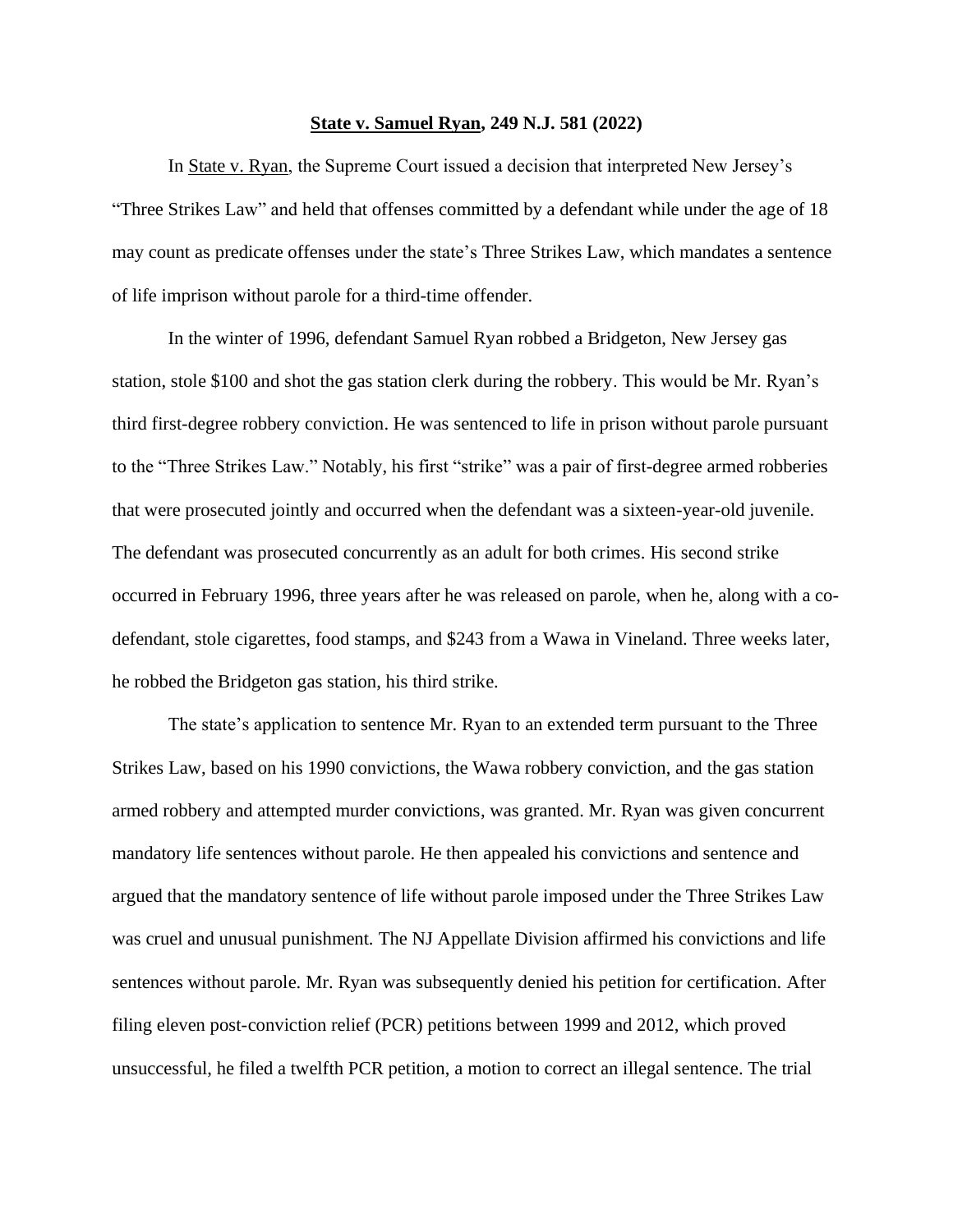court denied the motion and the Appellate Division affirmed. However, the Supreme Court granted his petition for certification.

The issue the Supreme Court granted certification on was whether a defendant's prior juvenile age conviction counts as a predicate offense under the Three Strike Law, which mandates life imprisonment without parole for a third time offender, and whether counting the juvenile conviction as a predicate offense is cruel and unusual punishment.

The Court held that the Three Strikes Law and the mandatory life sentence without parole do not violate the constitutional prohibition on cruel and unusual punishment. Furthermore, the court held that the Three Strikes Law allows counting an offense committed as a juvenile as a strike, because otherwise the Legislature would have included an exclusion for juveniles.

Both the U.S. Constitution and the New Jersey State Constitution require a three-part test to determine whether punishment is cruel and unusual. The prongs of the test are: (1) whether the punishment for the crime conforms with contemporary standards of decency; (2) whether the punishment is grossly disproportionate to the offense; and (3) whether the punishment goes beyond what is necessary to accomplish any legitimate penological objective. The NJ Three Strike Law was aimed at protecting the public from offenders who repeatedly commit serious offenses. After using the three-part test, this Court upheld the constitutionality of the Three Strikes Law in an earlier case, *State v. Oliver*. In 2021, in *Miller v. Alabama*, the Supreme Court of the United States held that mandatory life without parole sentences constituted cruel and unusual punishment when imposed on juvenile offenders but left discretion up to the judge to consider factors of youth and did not foreclose imposing such a sentence.

The majority opinion, written by Justice Solomon, uses the three part-test to find that: (1) most states with similar three-strikes legislation count juvenile convictions where the defendant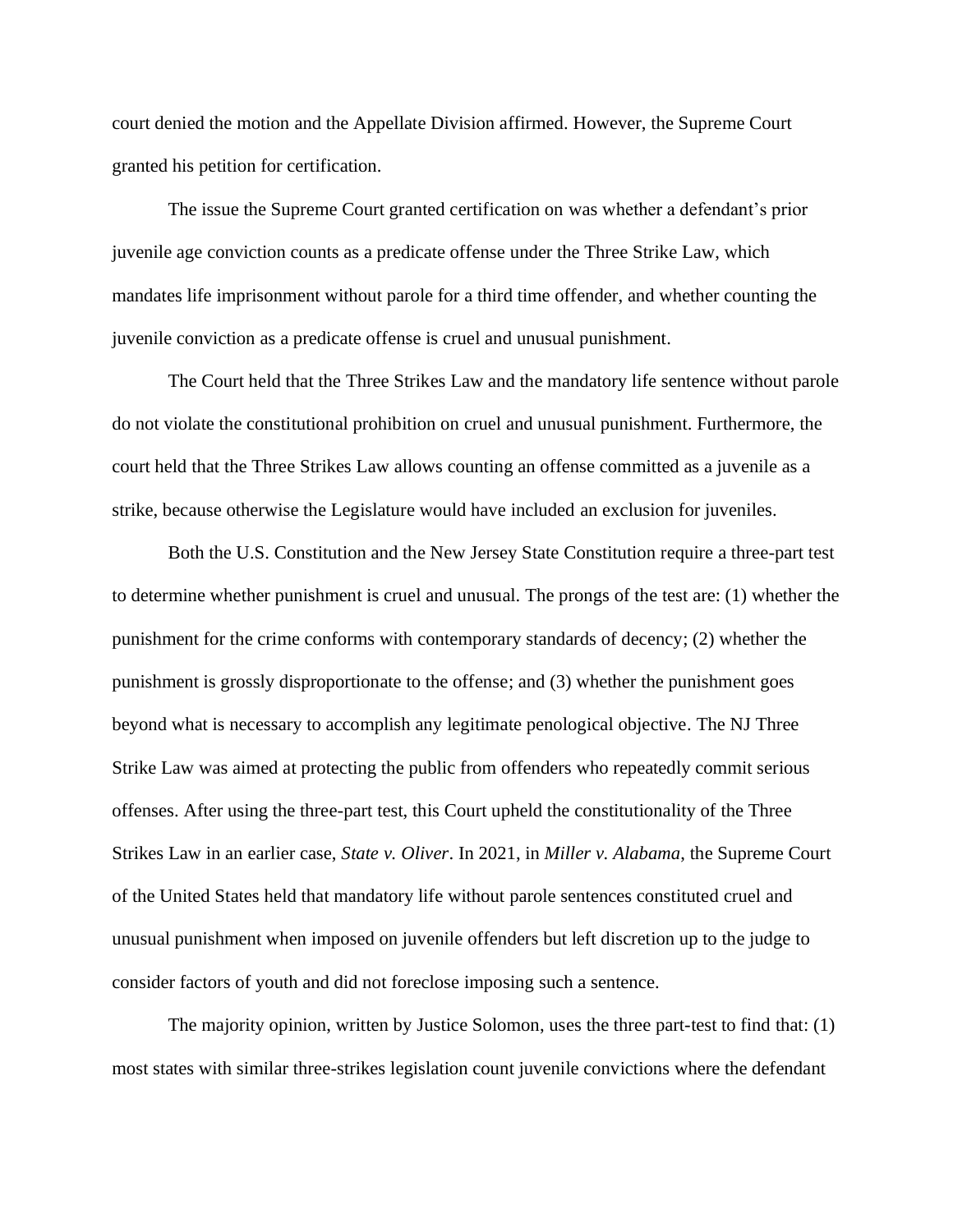was waived up to adult court for adjudication which means that the legislation conforms to contemporary standards of decency; (2) where an offense is something as dangerous and violent as armed robbery or attempted murder, an enhanced life without parole sentence is not grossly disproportionate; and (3) the punishment serves the legitimate penological objective of incapacitating serious third-time offenders like the defendant here who was undeterred by previous incarceration as shown by the increased violence of his crimes. Justice Solomon finds that all three elements are met and therefore the defendant's sentence does not constitute cruel and unusual punishment within the meaning of the Federal or State Constitution. The majority finds Mr. Ryan's reliance on *Miller* to be unavailing, because that case concerned sentencing of juveniles, while this case involves the sentencing of an adult. Furthermore, it is unconvinced that the Legislature could not have intended to allow juvenile-age offenses to be considered under the Three Strikes Law because they limited the definition of recidivists under the NJ persistent offender statute to defendants over twenty-one who committed their three qualifying crimes after turning eighteen. The majority points out that what this argument actually does is show that if the Legislature had meant to exclude juvenile offenses from the Three Strike Law, it would have included an age limitation in the statute, as it did in the persistent offender statute.

Justice Albin dissented, joined by Justice Pierre-Louis, writing that the Court's holding is incompatible with recent decisions decided by this court including *State v. Comer*/*State v. Zarate* where this Court found that children are different from adults because they lack maturity, can be impetuous and are more susceptible to pressure from others. In those cases, this same court held that the lengthy mandatory life without parole sentence imposed against Comer and Zarate's juvenile murder convictions were cruel and unusual under the State Constitution. The dissent points out that Mr. Ryan's juvenile conviction is being given the same constitutional weight as